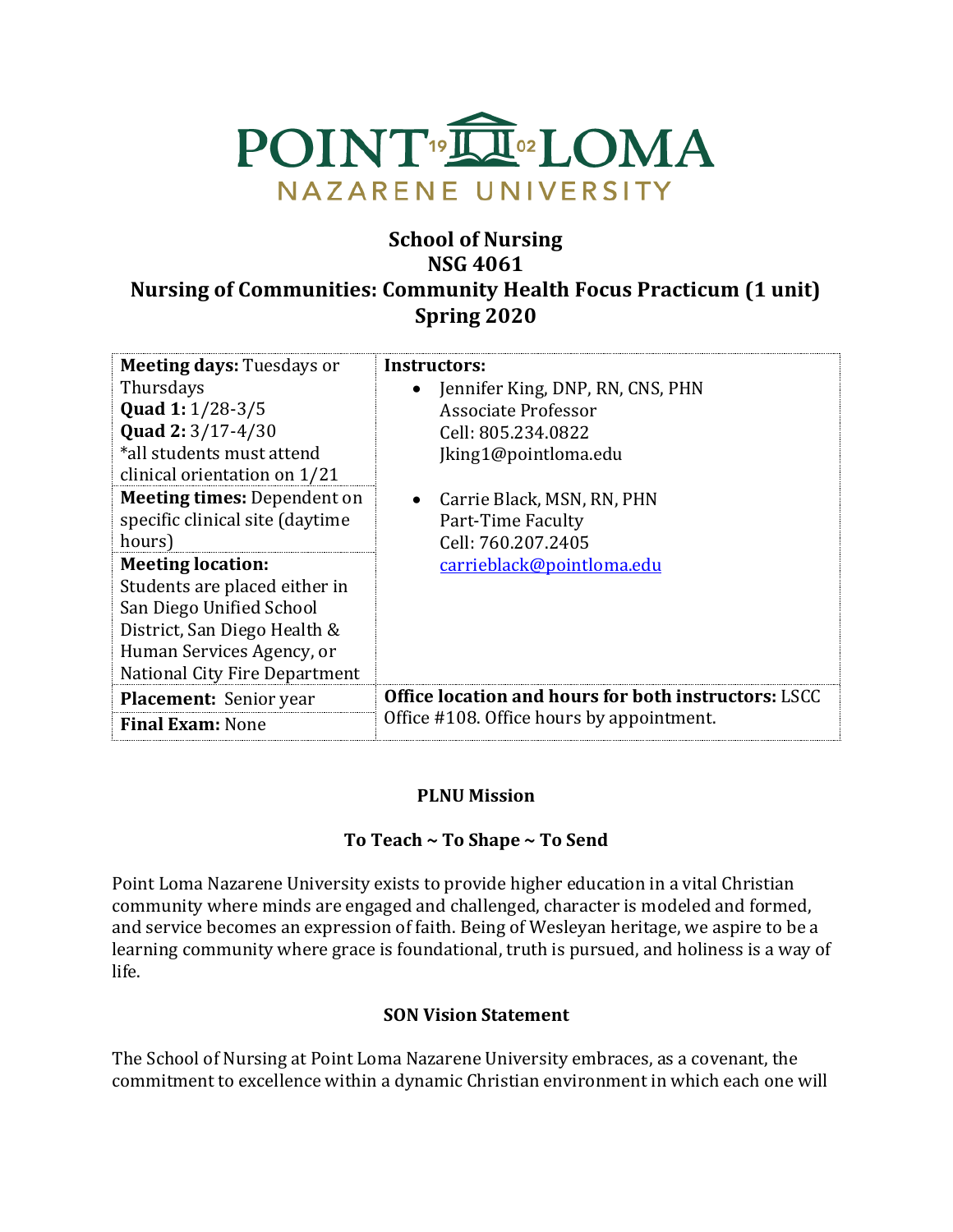engage in the sacred work of nursing. This sacred work involves symbolically removing one's shoes in service of others.

Take off your sandals for the place you are standing is holy ground. Exodus 3:5 NIV

## **SON Mission Statement**

The School of Nursing at Point Loma Nazarene University exists to support the university Wesleyan mission and to provide an interdisciplinary learning program of excellence. Graduates of the SON are distinctly identified by grace, truth and holiness, serving others after the example of Christ, as they are sent to fulfill their calling as professional nurses.

So He got up from the meal, took off His outer clothing, and wrapped a towel around His *waist. After that, He poured water into a basin and began to wash His disciple's feet, drying them* with a towel that was wrapped around Him. John 13: 4-5 NIV *Now that I, your Lord and Teacher, have washed your feet, you also should wash one* another's feet. I have set you an example that you should do as I have done for you. John 13: *14-15 NIV* 

Faculty reserves the right to make necessary schedule changes to this syllabus as the semester progresses.

Every attempt will be made to minimize the inconvenience to the student in the event of a change to the syllabus. Students will be notified of changes via Canvas announcement section, with accompanying email notification, in a timely manner.

## **COURSE DESCRIPTIONS**

## **NSG 4061 Nursing of Communities: Community Health Focus (1 unit)**

Application of the nursing process to individuals, families, and communities using the concepts studied in Community Health Focus. Students work with families in a health department and a home health agency.

Prerequisites: Senior standing in Nursing program and completion of Sociology 3060 Concurrent: Nursing 4060.

Note: A minimum grade of "C" must be achieved in all co-requisite courses in order to progress in the program.

Grading Policy: Credit/No Credit.

# **PROGRAM & COURSE LEARNING OUTCOMES (PLOs & CLOs)**

Upon completion of this program, students will be able to achieve

- Program Learning Outcomes (blue)
- Theory Course Learning Outcomes (apricot)
- Clinical Course Learning Outcomes (white)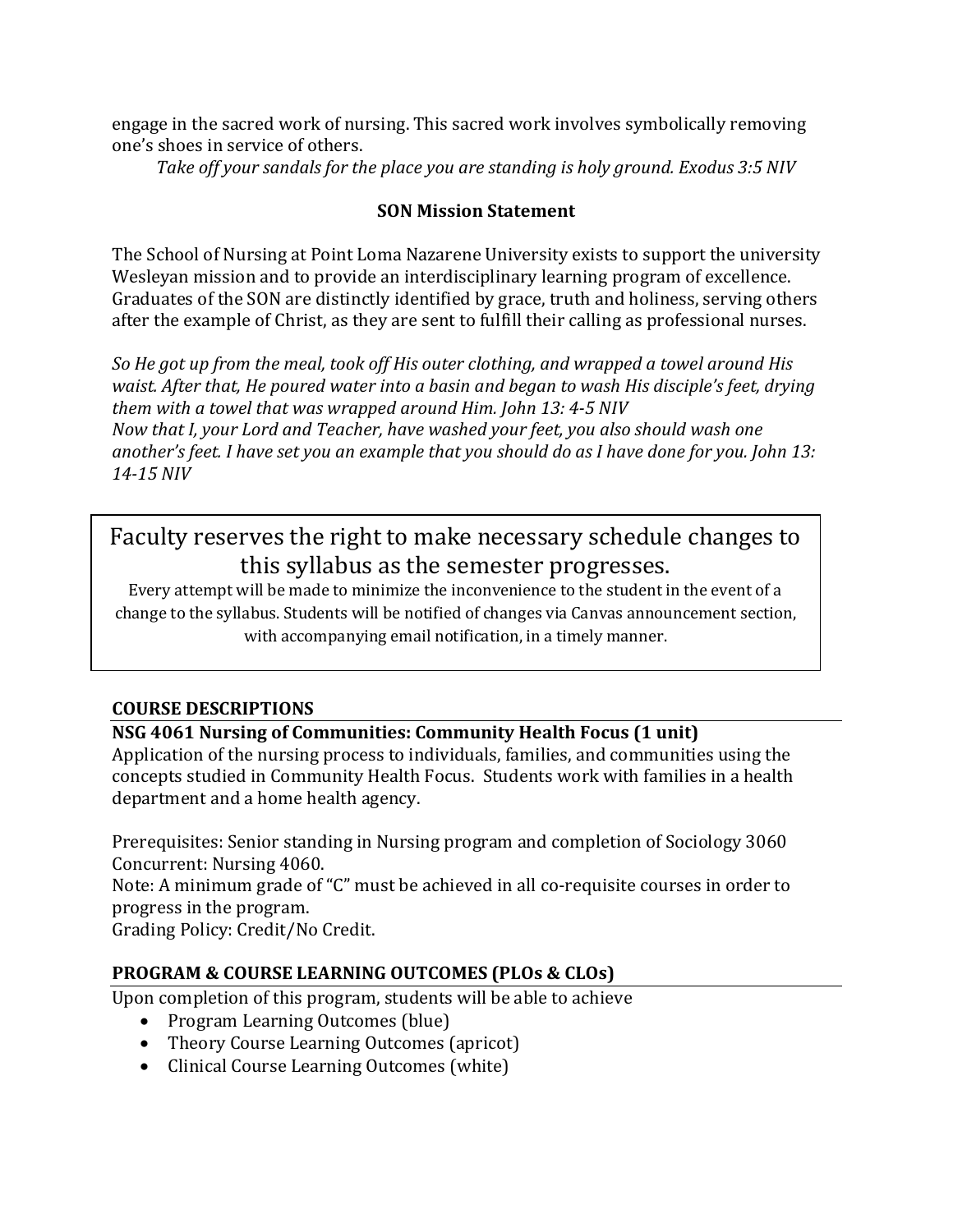- 2008 American Association of Colleges of Nursing: The Essentials of Baccalaureate Education (BSN Essentials)
- Public Health California Code of Regulations: Qualifications and Requirements (PHCCR)

| <b>School of Nursing</b><br><b>Program Values &amp; PLOs</b>                                                                                                       | NSG 4060: Nursing<br>of Communities:<br><b>Community Health</b><br><b>Focus</b> | <b>NSG 4061:</b><br><b>Concurrent Clinical</b><br>Course |
|--------------------------------------------------------------------------------------------------------------------------------------------------------------------|---------------------------------------------------------------------------------|----------------------------------------------------------|
| I. INQUIRING Faithfully: Student will demonstrate knowledge, skill and behavior of<br>the evidence-based practice of nursing which integrates growth in reasoning, |                                                                                 |                                                          |
| analysis, decision-making and the application of theory with the goal of advocating                                                                                |                                                                                 |                                                          |
| for others and/or self. This includes holistic nursing skills and the nursing process.                                                                             |                                                                                 |                                                          |
| A. Initiate dialogue regarding current practice to improve healthcare<br>BSN Essentials II, III, IV, VI, IX                                                        |                                                                                 |                                                          |
| B. Demonstrate use of evidence-based practices as an advocate for self and others<br>BSN Essentials III, IV, VI, IX                                                |                                                                                 |                                                          |
| C. Promotes positive client outcomes using evidence-based data                                                                                                     |                                                                                 |                                                          |
| BSN Essentials II, III, IV, VI, IX                                                                                                                                 |                                                                                 |                                                          |
| D. Provide holistic care by considering all of the client needs (e.g. physical, psychosocial,                                                                      |                                                                                 |                                                          |
| spiritual, environmental) including family in a multicultural community<br>BSN Essentials I, III, IV, VI, VII, VIII, IX                                            |                                                                                 |                                                          |
| E. Engage in self-care practices that facilitates optimal care of clients                                                                                          |                                                                                 |                                                          |
| BSN Essentials I, V, VI, IX                                                                                                                                        |                                                                                 |                                                          |
| 1. Examine global, national and local concepts of the public health model and theories of                                                                          |                                                                                 |                                                          |
| nursing                                                                                                                                                            |                                                                                 |                                                          |
| PLOs I.B, I.D, II.B, III.E, IV.B, V.C                                                                                                                              |                                                                                 |                                                          |
| PHCCR 1491-4: A-L<br>2. Utilize knowledge from previous nursing courses and public health science in providing                                                     |                                                                                 |                                                          |
| care for community clients                                                                                                                                         |                                                                                 |                                                          |
| PLOs I.B, II.B, III.A, IV.A, V.B, V.C                                                                                                                              |                                                                                 |                                                          |
| <b>PHCCR 1491-4: A-L</b>                                                                                                                                           |                                                                                 |                                                          |
| 3. Utilize the social and ecological determinants of health to work effectively with diverse                                                                       |                                                                                 |                                                          |
| individuals, families and groups                                                                                                                                   |                                                                                 |                                                          |
| PLOs I.D, II.B, III.C, V.C                                                                                                                                         |                                                                                 |                                                          |
| <b>PHCCR 1491-4: A-L</b>                                                                                                                                           |                                                                                 |                                                          |
| 4. Analyze diverse, cultural, ethnic and social backgrounds as sources of patient, family and<br>community needs                                                   |                                                                                 |                                                          |
| PLOs I.A, I.D, II.C, III.D, V.B, V.C                                                                                                                               |                                                                                 |                                                          |
| PHCCR 1491-4: A-L                                                                                                                                                  |                                                                                 |                                                          |
| 5. Discuss the ethical issues inherent in resource allocation strategies for community                                                                             |                                                                                 |                                                          |
| health and well-being                                                                                                                                              |                                                                                 |                                                          |
| PLOs I.D, II.C, III.C, V.C                                                                                                                                         |                                                                                 |                                                          |
| PHCCR 1491-4: A-L                                                                                                                                                  |                                                                                 |                                                          |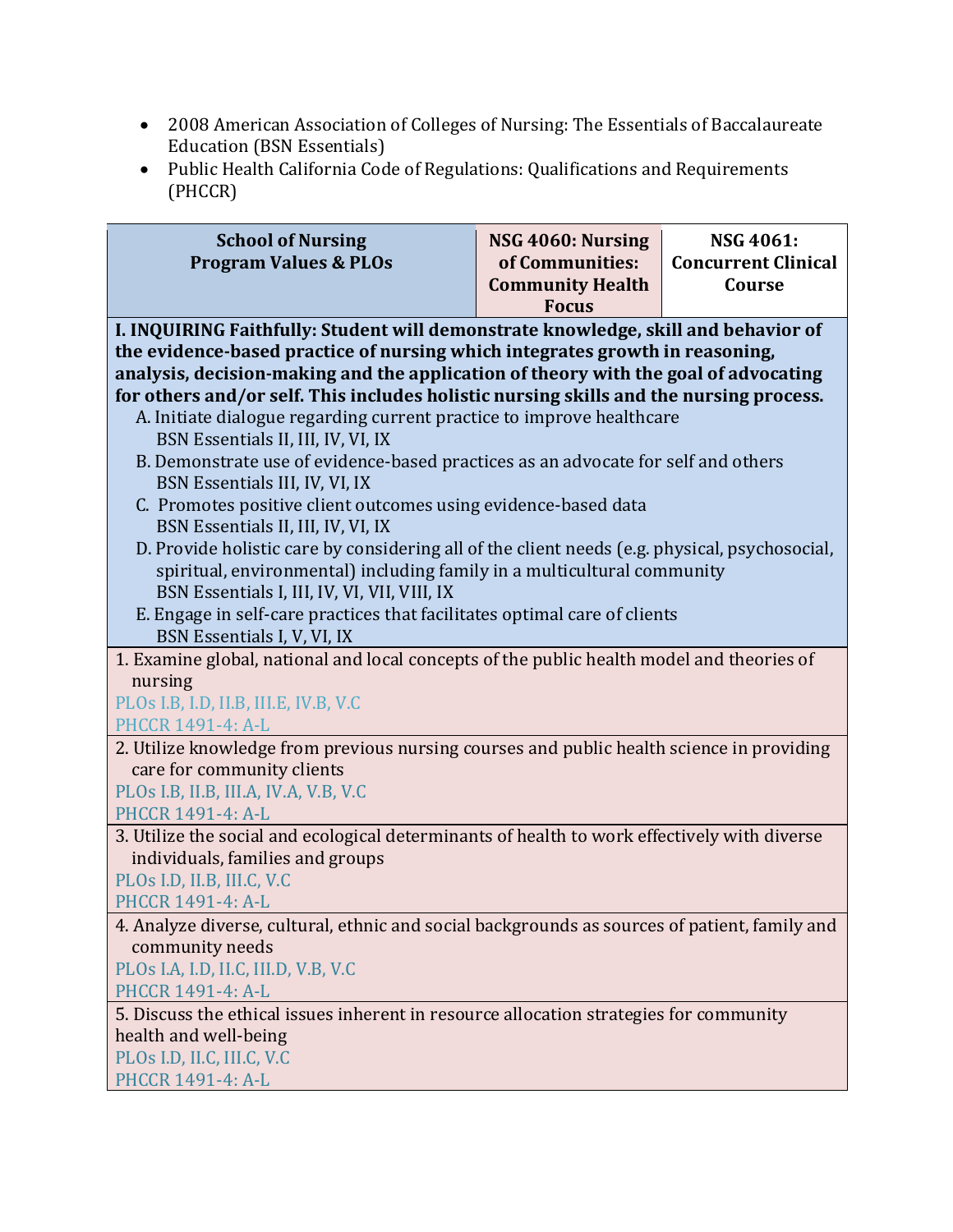6. Integrate global, national and local concepts of the public health model and theories of nursing to clinical practice PLOs I.B, II.B, III.A, IV.A, V.B, V.C

PHCCR 1491-6: A-C

7. Utilize knowledge from previous nursing courses and public health science in providing care for community clients

PLOs I.D, II.B, III.C, V.C

PHCCR 1491-6: A-C

8. Engage with diverse, cultural, ethnic and social backgrounds and link resources to meet patient, family and community needs PLOs I.A, I.D, II.C, III.D, V.B, V.C

PHCCR 1491-6: A-C

| <b>School of Nursing</b><br><b>Program Values &amp; PLOs</b>                                 | NSG 4060: Nursing<br>of Communities:<br><b>Community Health</b><br><b>Focus</b> | <b>NSG 4061:</b><br><b>Concurrent Clinical</b><br>Course |
|----------------------------------------------------------------------------------------------|---------------------------------------------------------------------------------|----------------------------------------------------------|
| II. CARING Faithfully: The student will embrace a calling to the ministry of                 |                                                                                 |                                                          |
| compassionate care for all people in response to God's grace, which aims to foster           |                                                                                 |                                                          |
| optimal health and bring comfort in suffering and death.                                     |                                                                                 |                                                          |
| A. Demonstrate compassionate care to all people while mirroring Christ's love for all        |                                                                                 |                                                          |
| BSN Essentials IV, VI, VII, IX                                                               |                                                                                 |                                                          |
| B. Partner with the community to establish a trusting relationship                           |                                                                                 |                                                          |
| BSN Essentials II.VI, VII, IX                                                                |                                                                                 |                                                          |
| C. Demonstrate ethics and values consistent with the practice of professional nursing        |                                                                                 |                                                          |
| BSN Essentials V, VI, VII, VIII, IX                                                          |                                                                                 |                                                          |
| 1. Prioritize physiological and psychosocial (including spiritual) assessment data that      |                                                                                 |                                                          |
| impact disease process of community clients<br>PLOs I.D, II.A, III.A, IV.B, V.B              |                                                                                 |                                                          |
| <b>PHCCR 1491-4: A-L</b>                                                                     |                                                                                 |                                                          |
| 2. Examine strategies to empower community clients in all aspects of the healthcare          |                                                                                 |                                                          |
| process                                                                                      |                                                                                 |                                                          |
| PLOs I.C, I.D, II.B, III.A, III.C, IV.B, V.C                                                 |                                                                                 |                                                          |
| PHCCR 1491-4: A-L                                                                            |                                                                                 |                                                          |
| 3. Integrate ethical/legal standards of nursing practice into the community settings         |                                                                                 |                                                          |
| PLOs I.D, II.C, III.C, V.,                                                                   |                                                                                 |                                                          |
| PHCCR 1491-4: A-L                                                                            |                                                                                 |                                                          |
| 4. Model consistent self-care practices for healthy living, including support of self, peers |                                                                                 |                                                          |
| and community clients                                                                        |                                                                                 |                                                          |
| PLOs I.D, II.A, III.A, IV.B, V.B                                                             |                                                                                 |                                                          |
| PHCCR 1491-6: A-C                                                                            |                                                                                 |                                                          |
| 5. Incorporate those nursing practices that demonstrate respect for ethnic identity,         |                                                                                 |                                                          |
| sociocultural practices of clients in the community                                          |                                                                                 |                                                          |
| PLOs I.C, I.D, II.B, III.A, III.D, IV.B, V.C                                                 |                                                                                 |                                                          |
| PHCCR 1491-6: A-C                                                                            |                                                                                 |                                                          |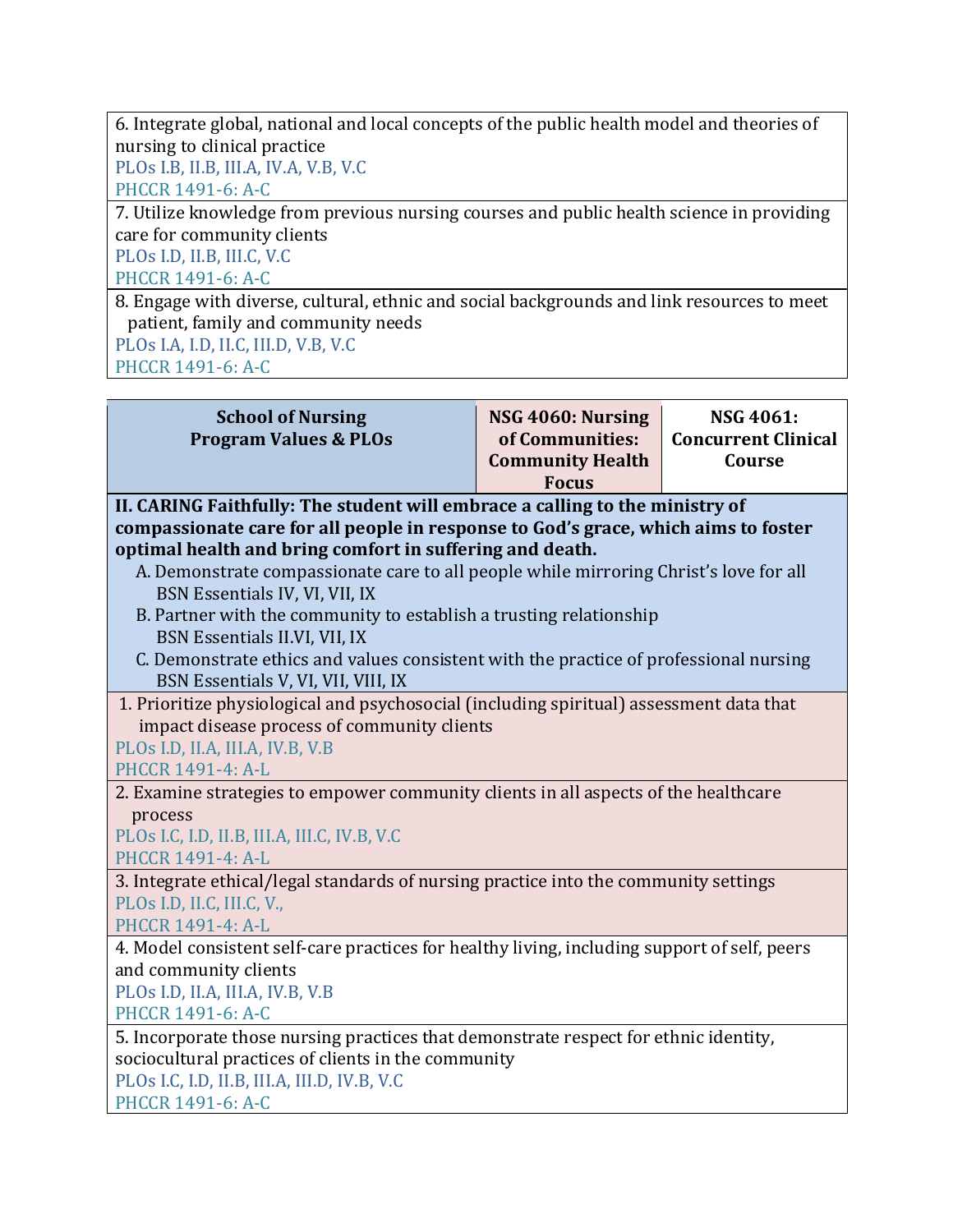6. Assess ethical/legal standards of nursing practice that impact the community settings PLOs I.D, II.C, III.C, V.C PHCCR 1491-6: A-C

| <b>School of Nursing</b><br><b>Program Values &amp; PLOs</b>                                                                                                                                                                                                                                                                                                                                                                                                                                                                                                                                                                                                                                                                                                                                                                                                                                                                                                               | NSG 4060: Nursing<br>of Communities:<br><b>Community Health</b><br><b>Focus</b> | <b>NSG 4061:</b><br><b>Concurrent Clinical</b><br>Course |
|----------------------------------------------------------------------------------------------------------------------------------------------------------------------------------------------------------------------------------------------------------------------------------------------------------------------------------------------------------------------------------------------------------------------------------------------------------------------------------------------------------------------------------------------------------------------------------------------------------------------------------------------------------------------------------------------------------------------------------------------------------------------------------------------------------------------------------------------------------------------------------------------------------------------------------------------------------------------------|---------------------------------------------------------------------------------|----------------------------------------------------------|
| III. COMMUNICATING Faithfully: The student will actively engage in the dynamic<br>interactive process that is intrapersonal and interpersonal with the goal of<br>advocating for others and/or self. This includes effective, culturally appropriate<br>communication conveys information, thoughts, actions and feelings through the use<br>of verbal and nonverbal skills.<br>A. Engage in active listening to promote therapeutic relationships<br>BSN Essentials II, III, IV, VI, VII, IX<br>B. Demonstrate effective verbal and nonverbal communication skills to provide patient<br>care<br>BSN Essentials II, III, IV, VI, VII, IX<br>C. Dialogues with members of the healthcare team, including the patient to facilitate<br>positive patient outcomes<br>BSN Essentials II, III, IV, VI, VII, IX<br>D. Advocate for patients/families and self<br>BSN Essentials V, VI, VII<br>E. Implements patient care while revering the diversity of patients, families and |                                                                                 |                                                          |
| Communities<br>BSN Essentials II, III, V, VI, VII, IX                                                                                                                                                                                                                                                                                                                                                                                                                                                                                                                                                                                                                                                                                                                                                                                                                                                                                                                      |                                                                                 |                                                          |
| 1. Assess teaching strategies that are appropriate and effective for individual clients,<br>aggregates and communities<br>PLOs I.B, I.C, II.B, III.B, IV.C, V.C<br><b>PHCCR 1491-4: A-L</b>                                                                                                                                                                                                                                                                                                                                                                                                                                                                                                                                                                                                                                                                                                                                                                                |                                                                                 |                                                          |
| 2. Foster open communication among the healthcare team to improve client, family and<br>public health outcomes<br>PLOs I.D, II.A, III.A, IV.B, V.B<br>PHCCR 1491-4: A-L                                                                                                                                                                                                                                                                                                                                                                                                                                                                                                                                                                                                                                                                                                                                                                                                    |                                                                                 |                                                          |
| 3. Assess the health literacy of individuals, families, and groups served<br>PLOs I.B, I.D, II.B, III.E, IV.B, V.C<br>PHCCR 1491-4: A-L                                                                                                                                                                                                                                                                                                                                                                                                                                                                                                                                                                                                                                                                                                                                                                                                                                    |                                                                                 |                                                          |
| 4. Advocate for clients to exercise their right to select, participate in, and evaluate health<br>care<br>PLOs I.B, I.C, II.B, III.E, IV.B, V.C<br><b>PHCCR 1491-4: A-L</b>                                                                                                                                                                                                                                                                                                                                                                                                                                                                                                                                                                                                                                                                                                                                                                                                |                                                                                 |                                                          |
| 5. Collaborate with other disciplines in public health to develop, implement and evaluate<br>models of interdisciplinary education to care for diverse populations<br>PLOs I.A, I.D, II.B, III.A, IV.B, V.A<br>PHCCR 1491-4: A-L                                                                                                                                                                                                                                                                                                                                                                                                                                                                                                                                                                                                                                                                                                                                           |                                                                                 |                                                          |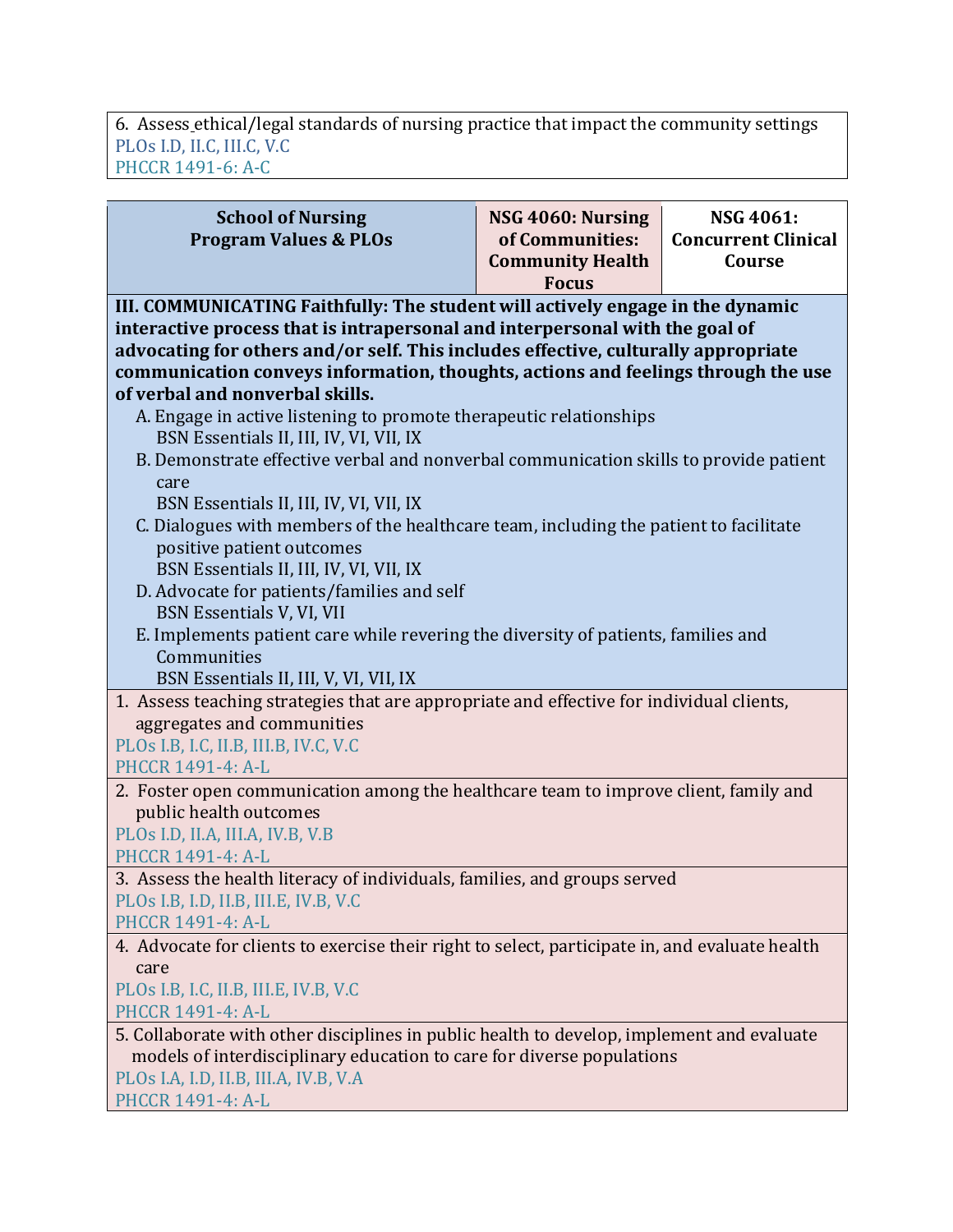6. Assist clients to exercise their rights to select, participate and evaluate health care PLOs I.B, I.C, II.B, III.B, IV.C, V.C PHCCR 1491-6: A-C

7. Investigate cultural influences to communication patterns in families and communities PLOs I.D, II.A, III.A, IV.B, V.B

PHCCR 1491-6: A-C

8. Provide clinical skills relevant to the public health nursing practice including: screening, immunizations, home assessments, individual and family health assessments, chronic disease self-management, and care coordination

PLOs I.A, I.D, II.B, III.A, IV.B, V.A

PHCCR 1491-6: A-C

| <b>School of Nursing</b><br><b>Program Values &amp; PLOs</b>                                                                                                                                                                                                                                                                                                                                                                                                                                                                                                                                                                                                                                                                                                                                                                                                                                                                                                            | NSG 4060: Nursing<br>of Communities:<br><b>Community Health</b><br><b>Focus</b> | NSG 4061:<br><b>Concurrent Clinical</b><br>Course |  |
|-------------------------------------------------------------------------------------------------------------------------------------------------------------------------------------------------------------------------------------------------------------------------------------------------------------------------------------------------------------------------------------------------------------------------------------------------------------------------------------------------------------------------------------------------------------------------------------------------------------------------------------------------------------------------------------------------------------------------------------------------------------------------------------------------------------------------------------------------------------------------------------------------------------------------------------------------------------------------|---------------------------------------------------------------------------------|---------------------------------------------------|--|
| IV. FOLLOWING Faithfully: Defined as claiming the challenge from Florence<br>Nightingale that nursing is a "divine imposed duty of ordinary work." The nursing<br>student will integrate the ordinary work by complying with and adhering to<br>regulatory and professional standards (e.g. ANA Code of Ethics, the California Board<br>of Registered Nursing, Scope of Nursing Practice, SON Handbook). This includes<br>taking responsibility, being accountable for all actions and treating others with<br>respect and dignity.<br>A. Engage in a professional practice environment that promotes nursing excellence<br>BSN Essentials I, III, IV, V, VI, VII, VIII, IX<br>B. Provides patient care within the boundaries designated by regulatory agencies,<br>professional practices and ethical standards of a Christian nurse<br>BSN Essentials II, VI, VI, VII, VIII, IX<br>C. Avail self of learning opportunities to initiate the life-long learning process |                                                                                 |                                                   |  |
| BSN Essentials III, IV, V, VI, VII, VIII, IX<br>1. Model principles of integrity, respect and concern for the well-being of self, clients and<br>colleagues<br>PLOs I.D, I.E, II.A, III.D, V.A<br>PHCCR 1491-4: A-L                                                                                                                                                                                                                                                                                                                                                                                                                                                                                                                                                                                                                                                                                                                                                     |                                                                                 |                                                   |  |
| 2. Promote public health through partnership with clients and agencies as a model of<br>respect for the needs of others<br>PLOs I.B, I.D, II.B, III.E, IV.B, V.C<br><b>PHCCR 1491-4: A-L</b>                                                                                                                                                                                                                                                                                                                                                                                                                                                                                                                                                                                                                                                                                                                                                                            |                                                                                 |                                                   |  |
| 3. Appraise major issues shaping current public health nursing practice<br>PLOs I.B, I.C, III.D, IV.A<br>PHCCR 1491-4: A-L                                                                                                                                                                                                                                                                                                                                                                                                                                                                                                                                                                                                                                                                                                                                                                                                                                              |                                                                                 |                                                   |  |
| 4. Critique the role and influence of context, culture, gender and development on<br>interpersonal interaction and teaching<br>PLOs I.C, I.D, II.C, II.D, III.C, IV.B, V.C<br>PHCCR 1491-4: A-L                                                                                                                                                                                                                                                                                                                                                                                                                                                                                                                                                                                                                                                                                                                                                                         |                                                                                 |                                                   |  |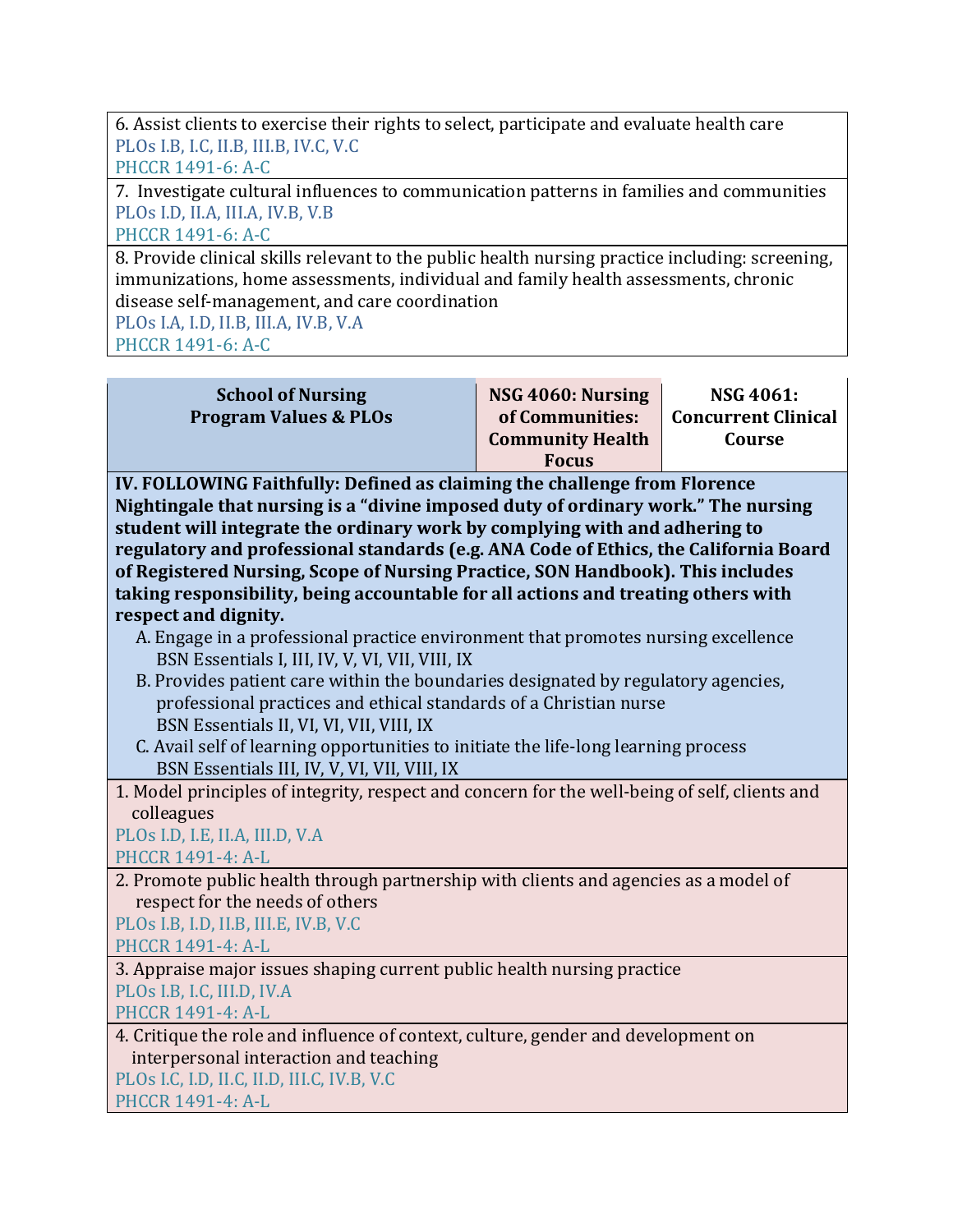5. Promote public health through partnership with clients and agencies as a model of respect for the needs of others

PLOs I.D, I.E, II.A, III.D, V.A PHCCR 1491-6: A-C

6. Assume responsibility and accountability for provision of quality care with indirect  $s$ upervision in public health settings with individuals, families, and community PLOs I.B, I.D, II.B, III.E, IV.B, V.C

PHCCR 1491-6: A-C

7. Demonstrate presentation of targeted health information to multiple audiences at a local level, including to community groups and agency peers

PLOs I.B, I.C, III.D, IV.A PHCCR 1491-6: A-C

| <b>School of Nursing</b><br><b>Program Values &amp; PLOs</b>                                                                                                                                                                                                                                                                                                                                                                                                                                                                                                                                                                                                                                                                                                                                                                                                                                             | NSG 4060: Nursing<br>of Communities:<br><b>Community Health</b><br><b>Focus</b> | <b>NSG 4061:</b><br><b>Concurrent Clinical</b><br>Course |
|----------------------------------------------------------------------------------------------------------------------------------------------------------------------------------------------------------------------------------------------------------------------------------------------------------------------------------------------------------------------------------------------------------------------------------------------------------------------------------------------------------------------------------------------------------------------------------------------------------------------------------------------------------------------------------------------------------------------------------------------------------------------------------------------------------------------------------------------------------------------------------------------------------|---------------------------------------------------------------------------------|----------------------------------------------------------|
| V. LEADING Faithfully: The student will incorporate a foundational relationship with<br>Christ and others and embrace a willingness to serve others in the midst of life<br>circumstances (e.g., illness, injustice, poverty). The student will role-model the need<br>for "Sabbath Rest" as a means of personal renewal, and true care of the self, so that<br>service to others is optimally achieved. The student will incorporate the<br>characteristics of a servant leader including: humility, courage, forgiveness,<br>discernment.<br>A. Provide graceful service through compassionate response to others' needs<br>BSN Essentials II, IV, VI, VII, VIII, IX<br>B. Demonstrate the principles of a servant leader as a reflection of Christ's love<br>BSN Essentials II, IV, V, VI, VII, VIII, IX<br>C. Exhibits patient advocacy that reflects sensitivity to diversity in a holistic manner. |                                                                                 |                                                          |
| BSN Essentials II, IV, V, VI, VII, VIII, IX<br>1. Analyze the influence of own value system related to the impact community client care                                                                                                                                                                                                                                                                                                                                                                                                                                                                                                                                                                                                                                                                                                                                                                  |                                                                                 |                                                          |
| PLOs I.D, II.A, III.D, V.B<br>PHCCR 1491-4: A-L                                                                                                                                                                                                                                                                                                                                                                                                                                                                                                                                                                                                                                                                                                                                                                                                                                                          |                                                                                 |                                                          |
| 2. Discriminate community resources for children and families as a function of service<br>PLOs I.C, II.B, III.E, IV.B, V.C<br><b>PHCCR 1491-4: A-L</b>                                                                                                                                                                                                                                                                                                                                                                                                                                                                                                                                                                                                                                                                                                                                                   |                                                                                 |                                                          |
| 3. Justify the role that leading faithfully has in community/public health nursing<br>PLOs I.D, I.E, II.B, III.C, V.A<br><b>PHCCR 1491-4: A-L</b>                                                                                                                                                                                                                                                                                                                                                                                                                                                                                                                                                                                                                                                                                                                                                        |                                                                                 |                                                          |
| 4. Demonstrate the concepts of equity and social justice in the context of health, health<br>disparities, and the social determinants of health<br>PLOs I.C, I.D, II.C, II.D, III.C, III.E, IV.B, V.C<br>PHCCR 1491-4: A-L                                                                                                                                                                                                                                                                                                                                                                                                                                                                                                                                                                                                                                                                               |                                                                                 |                                                          |
| 5. Model consistent self-care practices for healthy living, including support of self, peers<br>and community clients                                                                                                                                                                                                                                                                                                                                                                                                                                                                                                                                                                                                                                                                                                                                                                                    |                                                                                 |                                                          |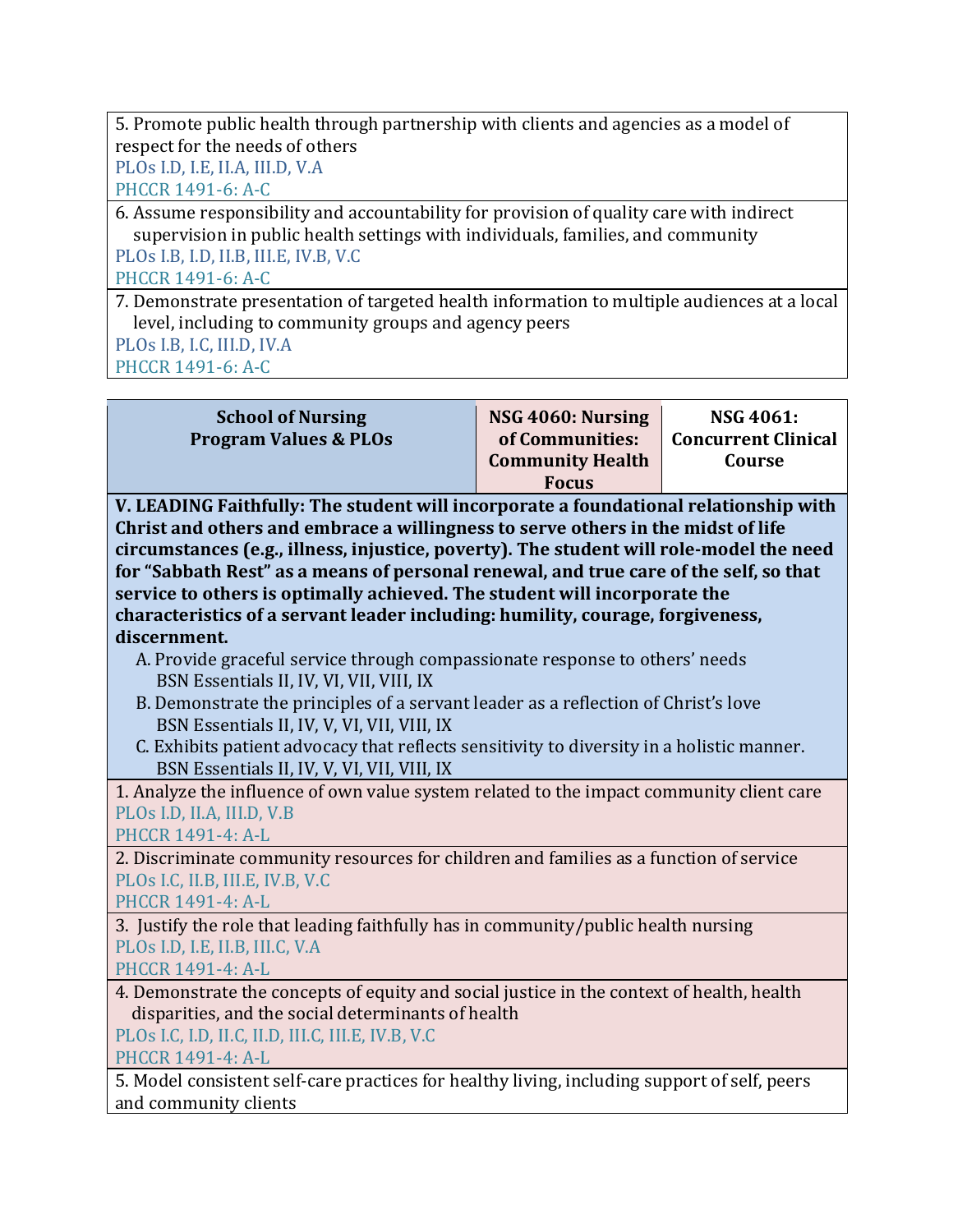#### PLOs I.C, II.B, III.E, IV.B, V.C PHCCR 1491-6: A-C

6. Strategize with colleagues and clients the best practices in dissemination of community resources for clients PLOs I.D, I.E, II.B, III.C, V.A

PHCCR 1491-6: A-C

7. Affirms client's informed values and choices when different from the student's own PLOs I.C, I.D, II.C, II.D, III.C, IV.B, V.C PHCCR 1491-6: A-C

## **CLINICAL HOURS OUTLINE**

| <b>Clinical Experience</b>                                     | <b>PHCCR</b><br>1491 | <b>PHN</b><br><b>Hours</b> |
|----------------------------------------------------------------|----------------------|----------------------------|
| Orientation to clinical site                                   | 4C                   | b                          |
| Clinical experience in public health setting with individuals, |                      |                            |
| families and community                                         |                      | 34                         |
|                                                                |                      | <b>TOTAL HOURS = 40</b>    |

### **STUDENT LEARNING OUTCOMES**

Students are expected to engage in the following outcomes in their daily clinical experiences in public health settings:

- 1. The PHN student will be able to describe how PHN's use nursing knowledge to PREVENT acute and chronic health conditions, injuries, school absenteeism, infant mortality and spread of communicable disease.
- 2. The PHN student will be able to develop EDUCATION to inform individuals, families and communities about healthy behaviors, environments, policies and resources to support healthy choices and improve health outcomes.
- 3. The PHN student will be able to identify how PHN's COORDINATE and integrate health services across the lifespan to improve individual and population health outcomes and health equity.
- 4. The PHN student will be able to describe the role of PROTECTION PHN's play in preparing individuals, families and communities for disasters and mobilizing resources.
- 5. The PHN student will be able to LEAD evidence-based quality practice by implementing a project to improve health in the population they are serving.
- 6. The PHN student will be able to PROMOTE health equity and health as a shared value through individual and community engagement, and inclusion.
- 7. The PHN student will be able to ADVOCATE for community assets that lead to a healthier population through identification of upstream issues that contribute to poor health outcomes.
- 8. The PHN student will be able to CARE for people, families and communities through expanding knowledge of other cultures, languages, literacy & and educational levels that shape health, well-being and equity.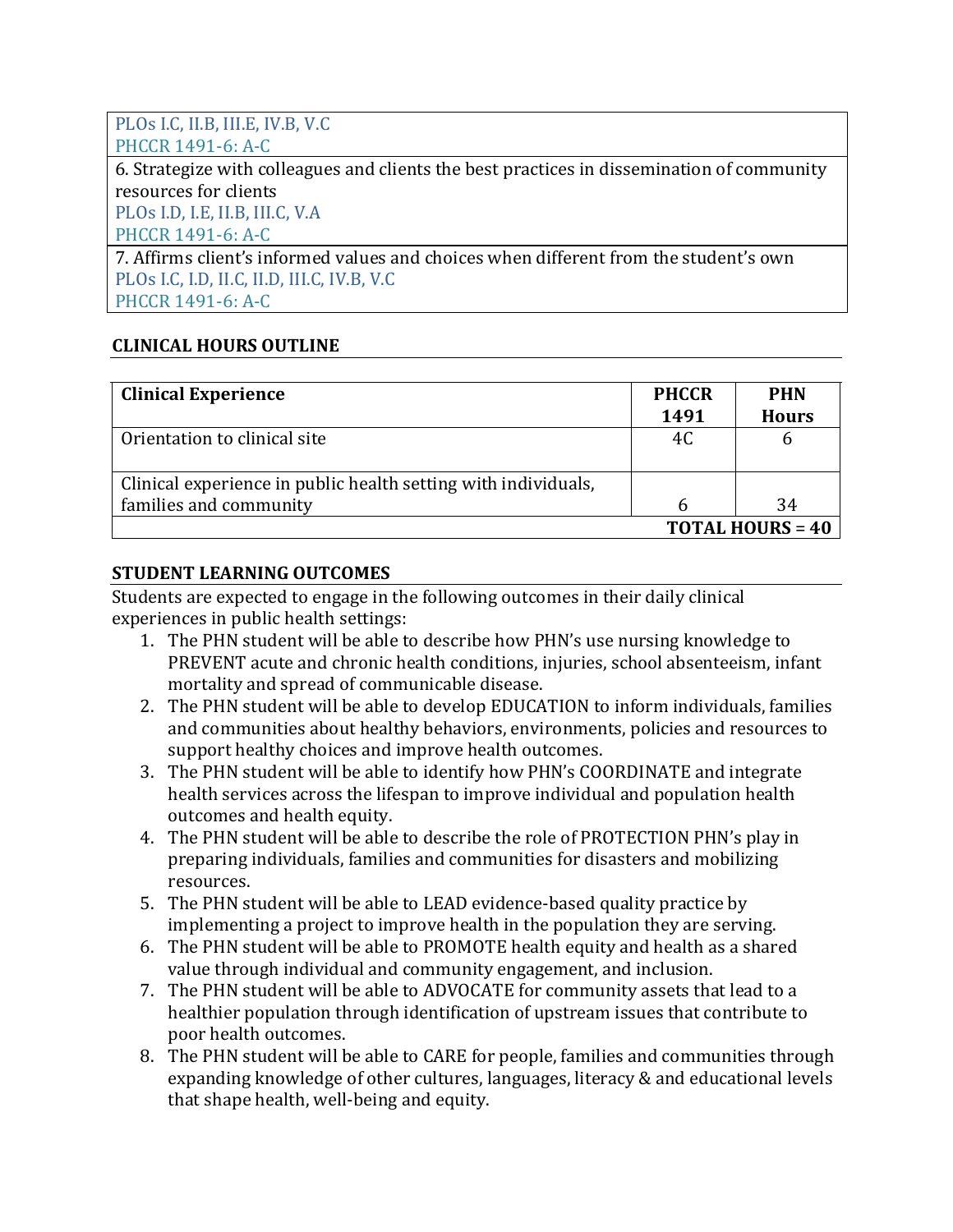- 9. The PHN student will be able to INTEGRATE knowledge of the components that make up the continuum of health: physical, mental, emotional and spiritual wellbeing and be able to identify resources needed to support each component.
- 10. The PHN student will be able to use RESEARCH to inform their practice and improve the health of individuals, families and communities.

\*Adapted from "Ten Ways Public Health Nurse (PHNs) Improve Health" Robert Wood Johnson *Foundation Public Health Nurse Leaders, August 2017.*

# **ATTENDANCE AND PARTICIPATION POLICY**

Make up for clinical hours is at the discretion of the faculty. All clinical hours must be completed and/or made-up. It is the responsibility of the student to initiate communication regarding arrangements for make-up. Failure to complete clinical hours will result in a "No Credit" for the clinical practicum and an incomplete for the co-requisite theory course.

#### *Please call your clinical instructor if you are late or absent for any reason prior to the clinical time.*

### **METHODS OF ASSESSMENT & EVALUATION**

This is a credit/no credit course. Students must meet a minimum of 75% of the standards listed on the Clinical Evaluation Form to receive "Credit".

| Quad | <b>Assignment</b>                    | <b>Due Date</b> |
|------|--------------------------------------|-----------------|
|      | Journal #1                           | Week 1          |
|      | Journal #2                           | Week 3          |
|      | <b>Community Assessment</b>          |                 |
|      | Journal #3                           | Week 5          |
|      | <b>Community Need Identification</b> |                 |
|      | <b>Clinical Evaluation forms</b>     |                 |
| 2    | Journal #1                           | Week 1          |
|      | Literature Review                    |                 |
|      | Journal #2                           | Week 3          |
|      | <b>Implementation Plan</b>           |                 |
|      | Journal #3                           | Week 5          |
|      | <b>Clinical Evaluation forms</b>     |                 |

#### **REQUIRED LEARNING ACTIVITIES**

In addition to the Health Promotion Project (see grading criteria in NSG 4060 syllabus), the required learning activities for this practicum will include:

• Concurrent clinical experience in partial fulfillment of Public Health California code of Regulations (PHCCR) 1491 and in accordance with the American Public Health Association's (APHA) definition and practice of public health nursing (Section 2013): Public health nursing is a specialty practice within nursing and public health. It *focuses* on improving population health by emphasizing prevention, and attending to multiple determinants of health. Often used interchangeably with community health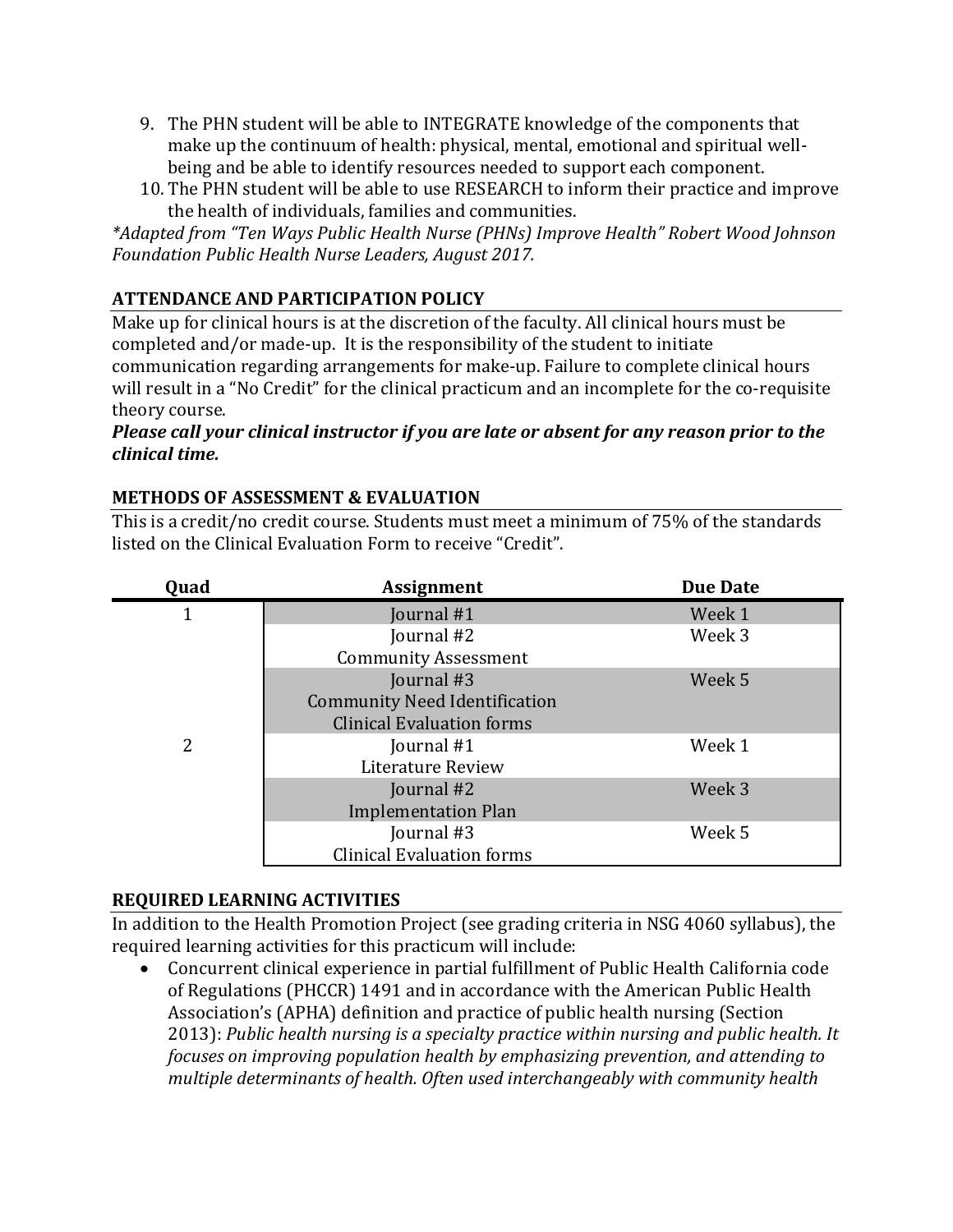nursing, this nursing practice includes advocacy, policy development, and planning, which addresses issues of social justice.

• Individual activity at the clinical site: Includes assessment, planning, and  $\frac{1}{2}$  implementing public health education activities with community clients concurrent with theoretical knowledge in public health (NSG 4060), pursuant of a Public Health Nurse certificate. See the public health regulations CCR1491 below, in compliance with California Business and Professions Code 2816.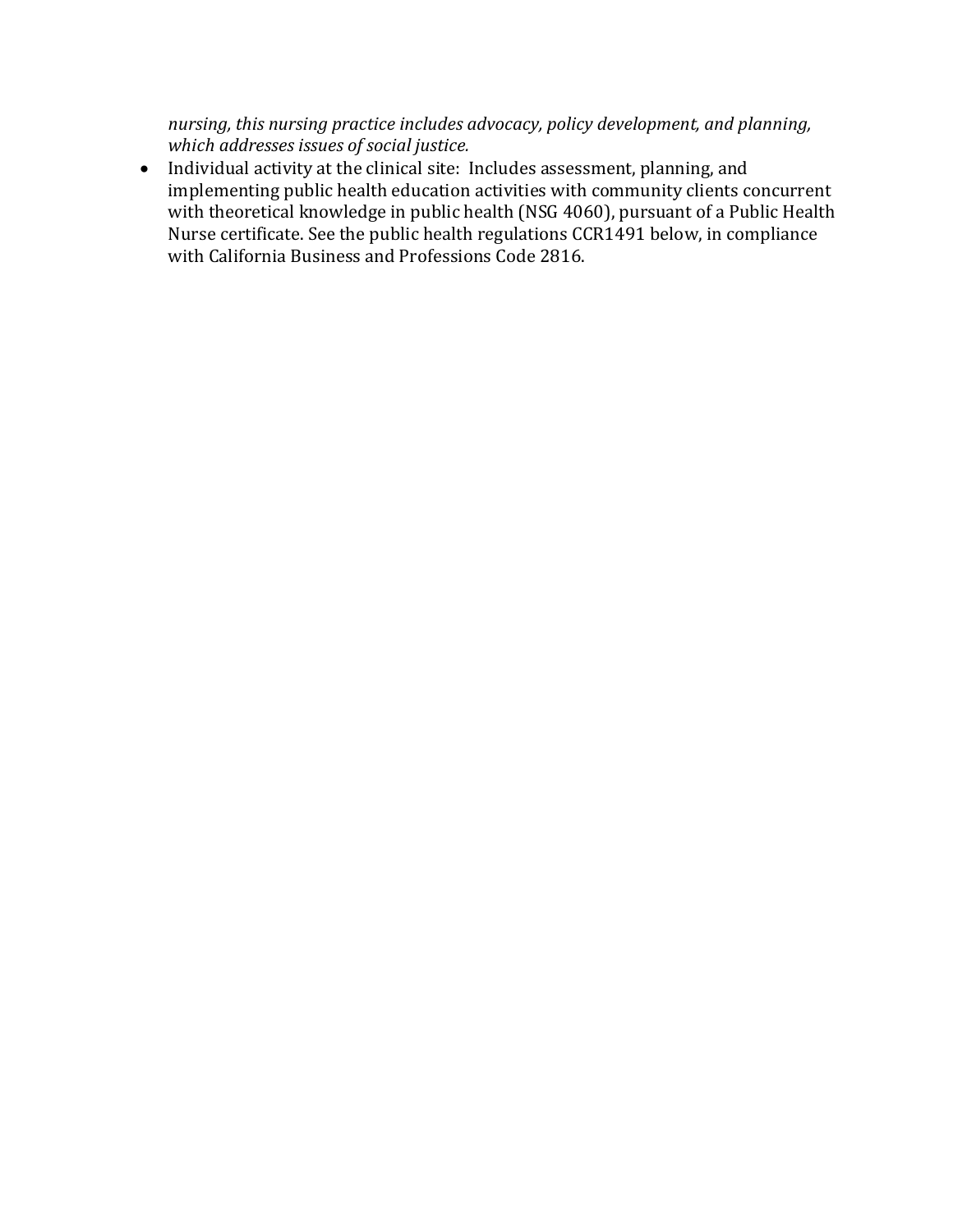#### **§ 1491. Qualifications and Requirements.**

16 CA ADC § 1491BARCLAYS OFFICIAL CALIFORNIA CODE OF REGULATIONS Barclays Official California Code of Regulations Currentness Title 16. Professional and Vocational Regulations Division 14. Board of Registered Nursing Article 9. Public Health Nurse

#### 16 CCR § 1491

# § 1491. Qualifications and Requirements.

An applicant for a Public Health Nurse Certificate shall have a license, in active status, to practice as a registered nurse in California and shall have met the education and clinical experience requirements as follows:

(1) Possession of a baccalaureate or entry-level master's degree in nursing from a nursing school accredited by a Board-approved accrediting body, such as the National League for Nursing Accrediting Commission, or the Commission on Collegiate Nursing Education. The baccalaureate or entry-level master's program must have included coursework in public health nursing, including a supervised clinical experience in public health settings; or

(2) Possession of a baccalaureate or entry-level master's degree in nursing from a nursing school which is not accredited by a Board-approved accrediting body, such as the National League for Nursing Accrediting Commission or the Commission on Collegiate Nursing Education, but the Board has determined that the nursing school's public health nursing coursework and the supervised clinical experience are equivalent to that of a nursing school accredited by a Board-approved accrediting body; or

(3) Possession of a baccalaureate degree in a field other than nursing and completion of a specialized public health nursing program that includes a supervised clinical experience at a baccalaureate school of nursing accredited by a Board-approved accrediting body, such as the National League for Nursing Accrediting Commission or the Commission on Collegiate Nursing Education.

(4) Theoretical content for a Public Health Nurse Certificate shall include, but is not limited to, the following areas:

- (A) Physical, mental, and developmental assessment: child and adult;
- (B) Surveillance and epidemiology: chronic and communicable diseases;
- (C) Health promotion and disease prevention;
- (D) Multicultural nursing concepts;
- (E) Research methodology and statistics;
- (F) Health teaching concepts and strategies;

(G) Population based practice: assessment and development of community collaboration at the level of systems, community and family/individual;

(H) Assessment of health needs of individuals and families, to include

environment, and interventions across the lifespan;

(I) Legal and health care financing issues;